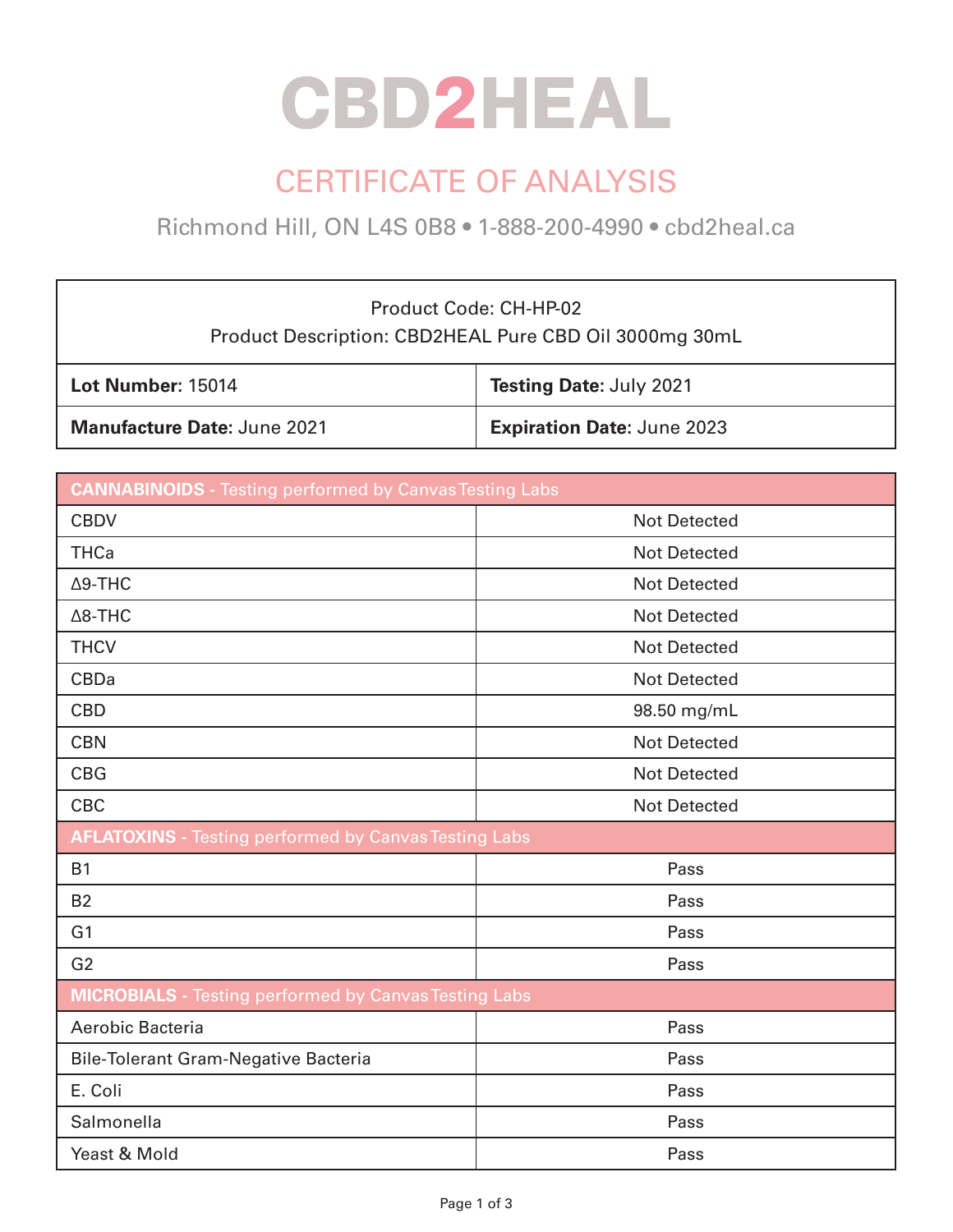# **CBD2HEAL**

## CERTIFICATE OF ANALYSIS

Richmond Hill, ON L4S 0B8 • 1-888-200-4990 • cbd2heal.ca

### Product Code: CH-HP-02 Product Description: CBD2HEAL Pure CBD Oil 3000mg 30mL

| Lot Number: 15014                  | Testing Date: July 2021           |
|------------------------------------|-----------------------------------|
| <b>Manufacture Date: June 2021</b> | <b>Expiration Date: June 2023</b> |

| <b>HEAVY METALS</b> - Testing performed by Canvas Testing Labs      |      |  |
|---------------------------------------------------------------------|------|--|
| Arsenic                                                             | Pass |  |
| Cadmium                                                             | Pass |  |
| Cobalt                                                              | Pass |  |
| Copper                                                              | Pass |  |
| Lead                                                                | Pass |  |
| Manganese                                                           | Pass |  |
| Mercury                                                             | Pass |  |
| <b>Nickel</b>                                                       | Pass |  |
| Zinc                                                                | Pass |  |
| <b>RESIDUAL SOLVENTS - Testing performed by Canvas Testing Labs</b> |      |  |
| Acetone                                                             | Pass |  |
| Ethanol                                                             | Pass |  |
| Heptane                                                             | Pass |  |
| Isobutane                                                           | Pass |  |
| Isopropanol                                                         | Pass |  |
| n-Butane                                                            | Pass |  |
| n-Hexane                                                            | Pass |  |
| n-Pentane                                                           | Pass |  |
| <b>PESTICIDES</b> - Testing performed by Canvas Testing Labs        |      |  |
| <b>Total Pesticides</b>                                             | Pass |  |